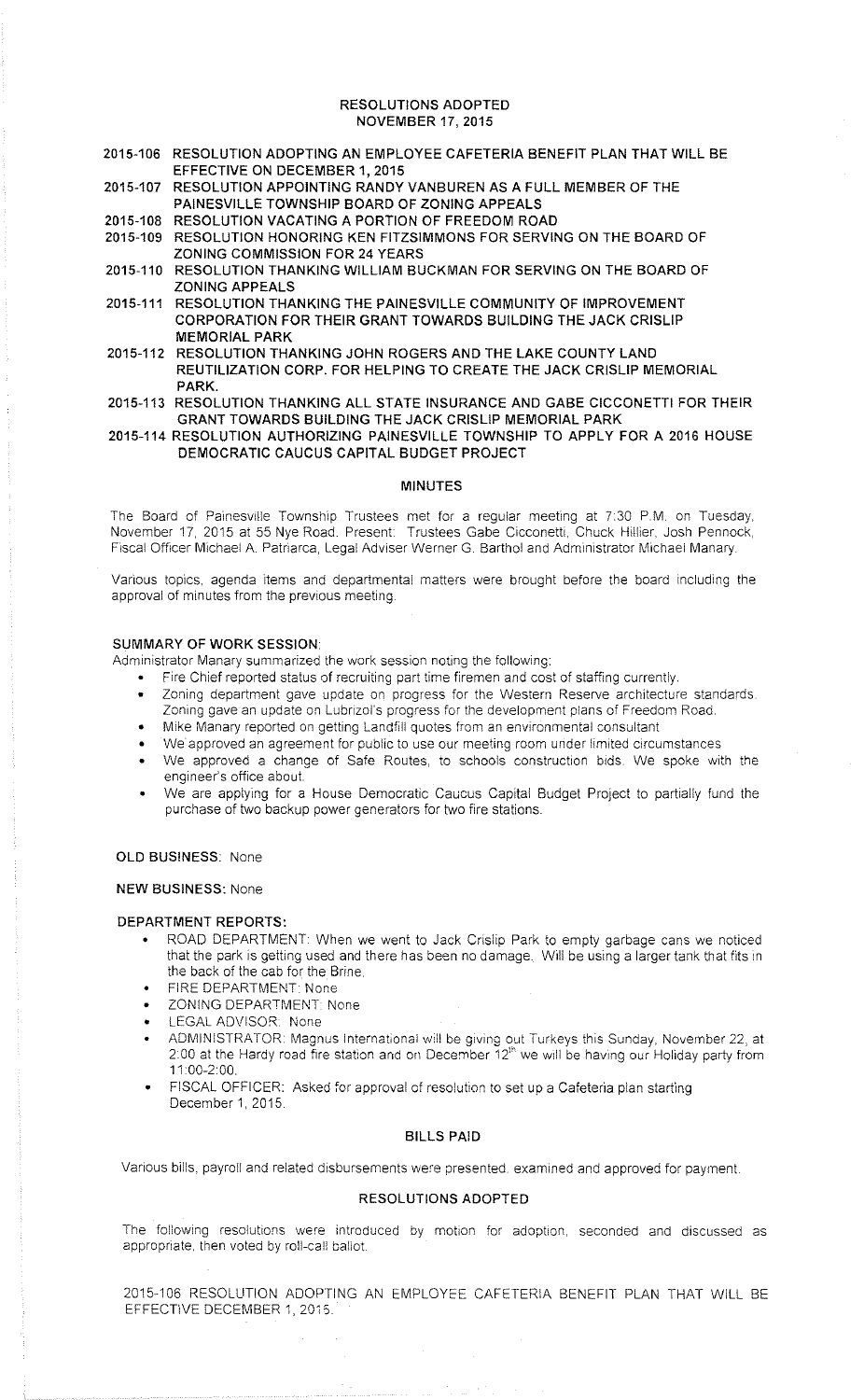Whereas, the Painesville Township Board of Trustees wish to create a benefit plan called an Employee Cafeteria Plan. and

Whereas, the Employee Cafeteria Plan will be effective on December 1. 2015, and

NOW, THEREFORE, BE IT HEREBY RESOLVED that the form of Cafeteria Plan effective December 1, 2015, presented to this meeting is hereby approved and adopted and that an authorized representative of Painesville Township is hereby authorized and directed to execute and deliver to the Administrator of the Plan one or more counterparts of the plan, and

Whereas, the undersigned further certifies that attached hereto as Exhibits A and B, respectively, are true copies of Painesville Township Cafeteria Plan. and the Summary Plan Description approved and adopted in the foregoing resolutions.

2015-107 RESOLUTION APPOINTING RANDY VANBUREN AS A FULL MEMBER OF THE PAINESVILLE TOWNSHIP BOARD OF ZONING APPEALS

RESOLVED, the Painesville Township Trustees hereby appoint Randy VanBuren as a full member of the Painesville Township Board of Zoning Appeals.

2015-108 RESOLUTION VACATING A PORTION OF FREEDOM ROAD

NOW, THEREFORE, IT IS RESOLVED BY THE TOWNSHIP TRUSTEES OF PAINESVILLE TOWNSHIP, LAKE COUNTY, AND STATE OF OHIO: That the Lake County Board of Commissioners be hereby petitioned, pursuant to R.C. 5553.045, to begin proceedings to vacate the portion of Freedom Road extending west from a point beginning approximately 976 feet west from the Freedom Road-Newell Street intersection, to a point approximately 860 feet west from the beginning point and which marks tne current end of Freedom Road. The proposed vacating of road will begin at the westerly border of a parcel to land, to wit; Lake County permanent parcel number 11-B-061-D00-001-0 owned by the Dyson Corporation which is also the eastern border of a parcel of property, to wit; Lake County permanent parcel number 11-B-061-0-00-002-0 owned by the Lubrizol Corporation. The proposed portion of Freedom Road to be vacated will be the remainder of Freedom Road west of said border and will only affect portions of Freedom Road traveling through Lubrizol Corporation's property.

WHEREFORE, this Resolution shall be in full force and effect immediately upon its approval and passage by the Painesville Township Trustees.

2015-109 RESOLUTION HONORING KEN FITZSIMMONS FOR SERVING ON THE BOARD OF ZONING COMMISSION FOR 24 YEARS.

RESOLVED, the Painesville Township Trustees will honor Ken Fitzsimmons for serving on the Painesville Township Board of Zoning Commission for 24 years.

2015-110 RESOLUTION THANKING WILLIAM BUCKMAN FOR SERVING ON THE BOARD OF ZONING APPEALS

RESOLVED, the Painesville Township Trustees will be thanking William Buckman for serving on the Board of Zoning Appeals.

2015-111 RESOLUTION THANKING THE PAINESVILLE COMMUNITY IMPROVEMENT CORPORATION FOR THEIR GRANT TOWARDS BUILDING THE JACK CRISLIP MEMORIAL PARK.

Whereas. The Lake County Land Reutilization Corporation designed and built a park in the Painesville Township Park section of Painesville Township, and

Whereas, the park is now called The Jack Crislip Memorial Park, and

Whereas. The Painesville Community Improvement Corporation provided a grant :n the amount of \$3,000.00 to assist in the construction of the park, and

Whereas, the grant from the Painesville Community Improvement Corporation provided critical funds towards this valuable community asset in Painesville Township, and

NOW, THEREFORE, BE IT HEREBY RESOLVED that the Painesville Township Board of Trustees acknowledge and thank the Painesville Community Improvement Corporations' contribution towards this beautiful new park in Painesville Township.

2015-112 RESOLUTION THANKING JOHN ROERS AND THE LAKE COUNTY LAND REUTILIZAITON CORP. FOR HELPING TO CREATE THE JACK CRISLIP MEMORIAL PARK.

Whereas. The Lake County Land Reutilization Corporation designed and built a park in the Painesville Township Park section of Painesville Township, and

Whereas, the park 1s now called The Jack Crislip Memorial Park, and

Whereas, The Jack Crislip Memorial Park provides a place for family recreation, and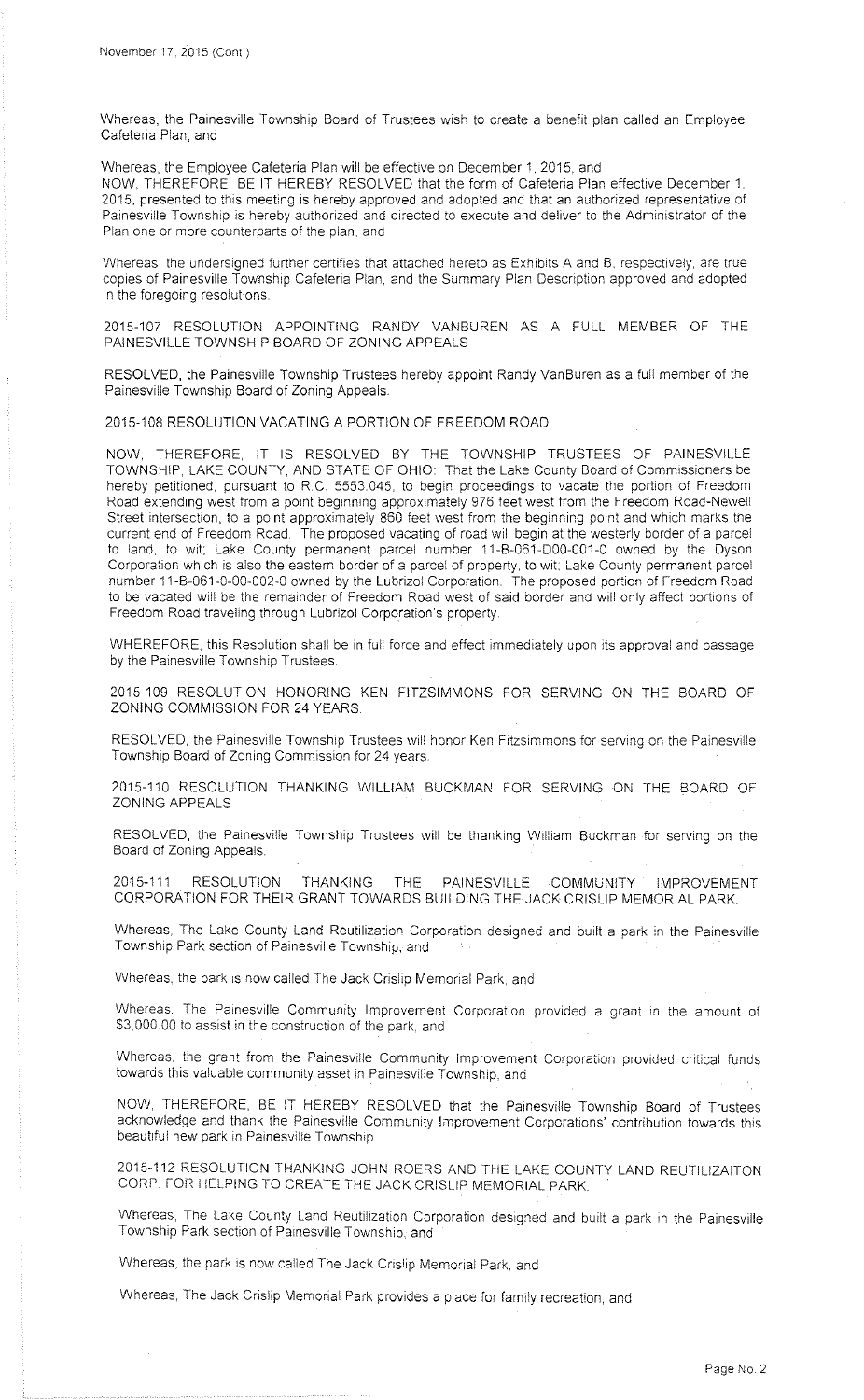Whereas, John M. Rogers, Esq., Executive Director of the Lake County Land Reutilization Corporation had a vision to develop an empty corner parcel of land into a family friendly and fully functional community park, and

Whereas, The Lake County Land Reutilization Corporation secured the funding, design and construction for this valuable community asset in Painesville Township, and

NOW, THEREFORE, BE IT HEREBY RESOLVED that the Painesville Township Board of Trustees acknowledge and thank John M. Rogers, Esq., and the Lake County Land Reutilization Corporation for conceiving and building this beautiful new park in Painesville Township.

2015-113 RESOLUTION THANKING ALLSTATE INSURANCE AND GABE CICCONETTI FOR THEIR GRANT TOWARDS BUILDING THE JACK CRISLIP MEMORIAL PARK.

Whereas, The Lake County Land Reutilization Corporation designed and built a park in the Painesville Township Park section of Painesville Township, and

Whereas, the park is now called The Jack Crislip Memorial Park, and

Whereas, The Jack Crislip Memorial Park provides a place for family recreation, and

Whereas, Allstate Insurance and Gabe Cicconetti provided a grant in the amount of \$1 ,000.00 to assist in the construction of the park, and

Whereas, the grant from Allstate Insurance and Gabe Cicconetti provided critical funds towards this valuable community asset in Painesville Township, and

NOW, THEREFORE, BE IT HEREBY RESOLVED that the Painesville Township Board of Trustees acknowledge and thank All State Insurance and Gabe Cicconetti's contribution towards this beautiful new park in Painesville Township.

2015-114 RESOLUTION AUTHORIZING PAINESVILLE TOWNSHIP TO APPLY FOR A 2016 HOUSE DEMOCRATIC CAUCUS CAPITAL BUDGET PROJECT

Whereas, the Painesville Township Board of Trustees desire to apply for a House Democratic Caucus Capital Budget Project, and

Whereas, the application for such a budget request is to partially fund the purchase of three backup power generators for two fire stations and the service department in Painesville Township, and

Whereas, the purchase and installation of backup power generators will provide uninterrupted emergency assistance in time of a power outage to the residents of Painesville Township, and

Whereas, Painesville Township currently lack the funds to pay for 100% of the cost of the backup power generators, and

NOW, THEREFORE, BE IT HEREBY RESOLVED that the Painesville Township Board of Trustees respectfully request funding for the purchase of the backup power generators from the 2016 House Democratic Caucus Capital Budget.

#### **ADJOURNMENT**

On a motion made, seconded and carried by three votes of AYE, the Trustees duly adjourned the meeting.

On a motion to head to executive session at 7:46 p.m. to discuss personnel with Road Department and pending litigation of property acquisition, seconded and carried by three votes of AYE, the Trustees duly adjourned the meeting at 8:22 p.m.

Council discussed the Township venturing into a land donation agreement with Mike Disanto for parcel #11 -B-044-0-00-008-0 for 26 plus or minus acres.

On a motion made seconded and carried by three votes of AYE, the Trustees duly adjourned the meeting.

Gabe Cicconetti, Chairman

arra M

Michael A. Patriarca, Fiscal Officer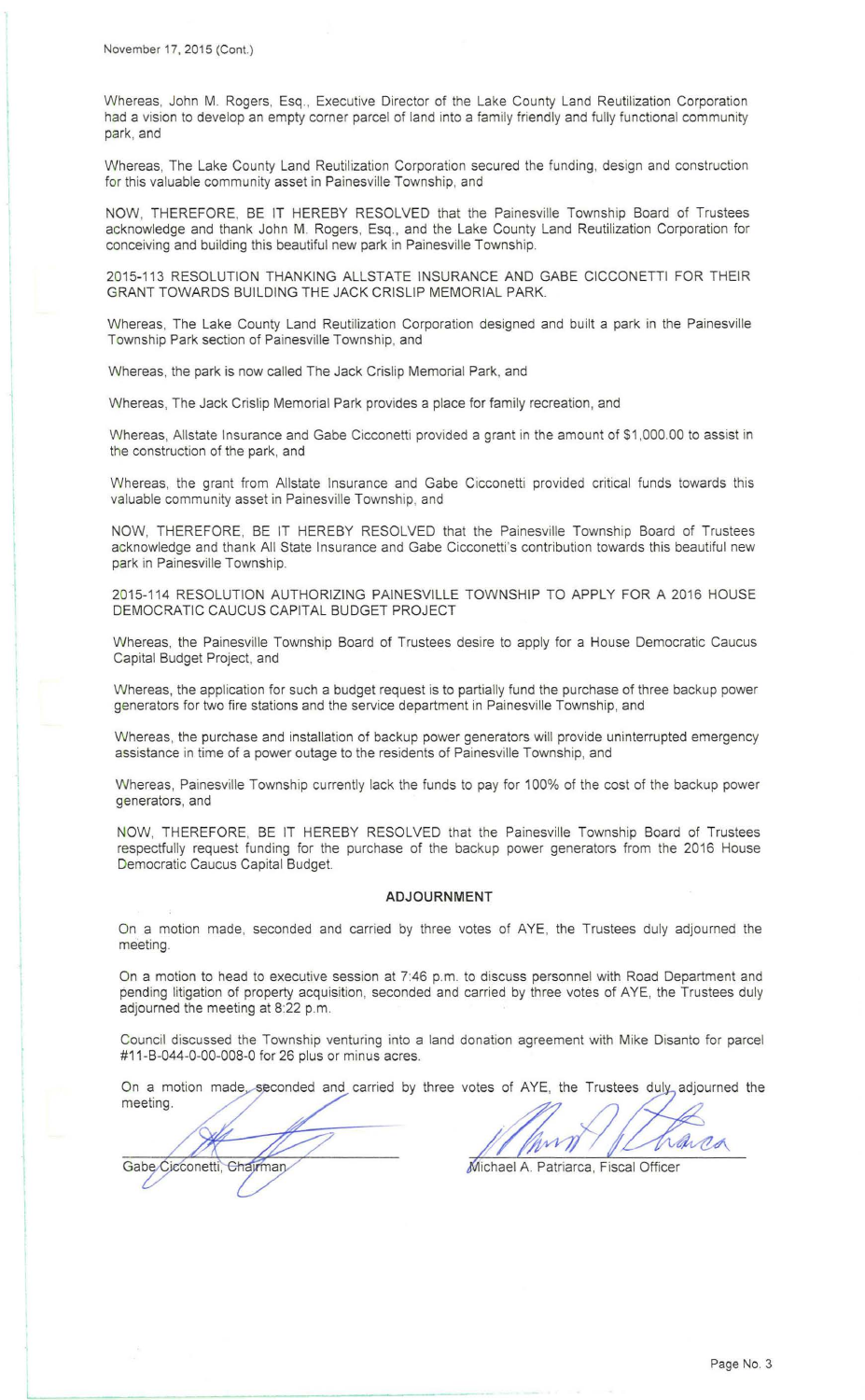# PAINESVILLE TOWNSHIP, LAKE COUNTY 11/25/2015 10:35:55 AM

l,

 $\ddot{\phantom{0}}$  $\ddot{\phantom{a}}$ 

> $\mathcal{L}_{\mathcal{A}}$ Ŷ,

> $\sim$   $\sim$

 $\hat{\mathcal{A}}$ 

 $\bar{\beta}$ 

 $\ddot{\phantom{a}}$ 

 $\frac{1}{2} \left( \frac{1}{2} \right)^2 \left( \frac{1}{2} \right)^2 \left( \frac{1}{2} \right)^2$ 

# 11/4/2015 to 11/17/2015

| Payment   |            | Transaction   |      |                                      |                        |                    |
|-----------|------------|---------------|------|--------------------------------------|------------------------|--------------------|
| Advice #  | Post Date  | Date          | Type | Vendor / Payee                       | Amount                 | <b>Status</b>      |
| 2096-2015 | 11/12/2015 | 11/12/2015 CH |      | TIME WARNER CABLE                    | \$117.99               | $\circ$            |
| 2097-2015 | 11/12/2015 | 11/12/2015 CH |      | TIME WARNER CABLE                    | \$69.37                | $\circ$            |
| 2098-2015 | 11/12/2015 | 11/12/2015 CH |      | TIME WARNER CABLE                    | \$117.99               | $\circ$            |
| 52150     | 11/09/2015 | 11/09/2015 AW |      | U.S. POSTAL SERVICE                  | \$1,831.25             | $\circ$            |
| 52151     | 11/12/2015 | 11/12/2015 AW |      | ACTIVE PLUMBING SUPPLY CO.           | \$27.57                | $\circ$            |
| 52152     | 11/12/2015 | 11/12/2015 AW |      | ADVANCE AUTO PARTS                   | \$21.47                | $\circ$            |
| 52153     | 11/12/2015 | 11/12/2015 AW |      | AIRGAS GREAT LAKES                   | \$377.73               | $\circ$            |
| 52154     | 11/12/2015 | 11/12/2015 AW |      | AT&T                                 | \$669.73               | $\circ$            |
| 52155     | 11/12/2015 | 11/12/2015 AW |      | ATWELL'S POLICE & FIRE EQUIP. CO.    | \$13.00                | $\circ$            |
| 52156     | 11/12/2015 | 11/12/2015 AW |      | AUTOZONE, INC.                       | \$877.09               | $\bigcirc$         |
| 52157     | 11/12/2015 | 11/12/2015 AW |      | BETH KNEZEVICH                       | \$50.00                | $\hbox{O}$         |
| 52158     | 11/12/2015 | 11/12/2015 AW |      | <b>CERIDIAN</b>                      | \$24.60                | $\bigcirc$         |
| 52159     | 11/12/2015 | 11/12/2015 AW |      | CHARDON OIL COMPANY                  | \$428.36               | $\circ$            |
| 52160     | 11/12/2015 | 11/12/2015 AW |      | <b>CINTAS CORPORATION</b>            | \$107.72               | $\circ$            |
| 52161     | 11/12/2015 | 11/12/2015 AW |      | CMH SOLUTIONS LLC                    | \$645.00               | O                  |
| 52162     | 11/12/2015 | 11/12/2015 AW |      | COMMUNICATIONS SERVICE               | \$423.00               | O                  |
| 52163     | 11/12/2015 | 11/12/2015 AW |      | CONVOY TIRE AND SERVICE, INC.        | \$755.64               | $\circ$            |
| 52164     | 11/12/2015 | 11/12/2015 AW |      | RICHARD L. CONSTANTINE               | \$103.96               | $\bigcirc$         |
| 52165     | 11/12/2015 | 11/12/2015 AW |      | FASTENAL                             | \$56.02                | O                  |
| 52166     | 11/12/2015 | 11/12/2015 AW |      | HALLMARK EXCAVATING                  | \$675.00               | $\bigcirc$         |
| 52167     | 11/12/2015 | 11/12/2015 AW |      | LAKE BUSINESS PRODUCTS               | \$44.59                | $\bigcirc$         |
| 52168     | 11/12/2015 | 11/12/2015 AW |      | LAKE COUNTY DEPARTMENT OF UTILITIES  | \$720.32               | $\circ$            |
| 52169     | 11/12/2015 | 11/12/2015 AW |      | LAKE COUNTY DEPARTMENT OF UTILITIES  | \$10.00                | $\circ$            |
| 52170     | 11/12/2015 | 11/12/2015 AW |      | LAKE COUNTY FIRE CHIEF'S ASSOCIATION | \$100.00               | $\circ$            |
| 52171     | 11/12/2015 | 11/12/2015 AW |      | LEARY H. SWIGER                      | \$139.99               | $\circ$            |
| 52172     | 11/12/2015 | 11/12/2015 AW |      | MAJOR TRUE VALUE HARDWARE            | \$175.89               | $\circ$            |
| 52173     | 11/12/2015 | 11/12/2015 AW |      | MARC GLASSMAN, INC.                  | \$46.39                | $\circ$            |
| 52174     | 11/12/2015 | 11/12/2015 AW |      | MELZER'S FUEL SERVICE                | \$3,650.64             | $\circ$            |
| 52175     | 11/12/2015 | 11/12/2015 AW |      | MIDDLEFIELD FARM & GARDEN            | \$12.99                | $\circ$            |
| 52176     | 11/12/2015 | 11/12/2015 AW |      | <b>MENTOR LUMBER</b>                 | \$28.95                | $\bigcirc$         |
| 52177     | 11/12/2015 | 11/12/2015 AW |      | MURPHY TRACTOR & EQUIPMENT CO.       | \$13,367.78            | $\circ$            |
| 52178     | 11/12/2015 | 11/12/2015 AW |      | NAPA CHAGRIN VALLEY AUTO PARTS       | \$54.41                | $\circ$            |
| 52179     | 11/12/2015 | 11/12/2015 AW |      | NAPA CHAGRIN VALLEY AUTO PARTS       | \$78.52                |                    |
| 52180     | 11/12/2015 | 11/12/2015 AW |      | OSBORNE, INC.                        | \$569.50               | $\circ$            |
| 52181     | 11/12/2015 | 11/12/2015 AW |      | PAINESVILLE ELEVATOR CO., INC.       | \$145.50               | $\circ$            |
| 52182     | 11/12/2015 | 11/12/2015 AW |      | RIVERSIDE HIGH SCHOOL SWIM TEAM      | \$1,000.00             | $\circ$<br>$\circ$ |
| 52183     | 11/12/2015 | 11/12/2015 AW |      | SIGNS-N-STUFF, INC.                  | \$565.00               |                    |
| 52184     | 11/12/2015 | 11/12/2015 AW |      | <b>SPRINT</b>                        | \$85.70                | $\circ$            |
| 52185     | 11/12/2015 | 11/12/2015 AW |      | SPOK, INC.                           | \$104.92               | $\circ$            |
| 52186     | 11/12/2015 | 11/12/2015 AW |      | THE ILLUMINATING COMPANY             |                        | $\circ$            |
| 52187     | 11/12/2015 | 11/12/2015 AW |      | THE NEWS-HERALD                      | \$10,798.58<br>\$52.00 | $\circ$            |
| 52188     | 11/12/2015 | 11/12/2015 AW |      | 21st Century Media-Ohio              |                        | $\circ$            |
| 52189     | 11/12/2015 | 11/12/2015 AW |      | COSE/MEDICAL MUTUAL OF OHIO          | \$1,847.30             | $\bigcirc$         |
| 52189     | 11/12/2015 | 11/12/2015 AW |      | COSE/MEDICAL MUTUAL OF OHIO          | \$42,651.90            | V                  |
| 52190     | 11/12/2015 | 11/12/2015 AW |      | WARREN FIRE EQUIPMENT, INC.          | -\$42,651.90           | V                  |
| 52190     | 11/12/2015 | 11/12/2015 AW |      | WARREN FIRE EQUIPMENT, INC.          | \$252.75               | V                  |
|           |            |               |      | and the state of the state of        | $-$ \$252.75           | V                  |
|           |            |               |      |                                      |                        | Page 1 of 2        |
|           |            |               |      |                                      |                        |                    |

 $\chi$  is  $\sigma$ 

 $\bar{a}$ 

 $\frac{1}{2}$  ,

 $\frac{1}{2}$  .

 $\mathcal{A}^{\prime}$ 

 $\frac{1}{2} \frac{1}{2} \left( \frac{1}{2} \right)$ 

 $\hat{\boldsymbol{\beta}}$ 

 $\overline{\phantom{a}}$ 

 $\bar{z}$ 

 $\hat{\mathcal{A}}$ 

 $\sim$